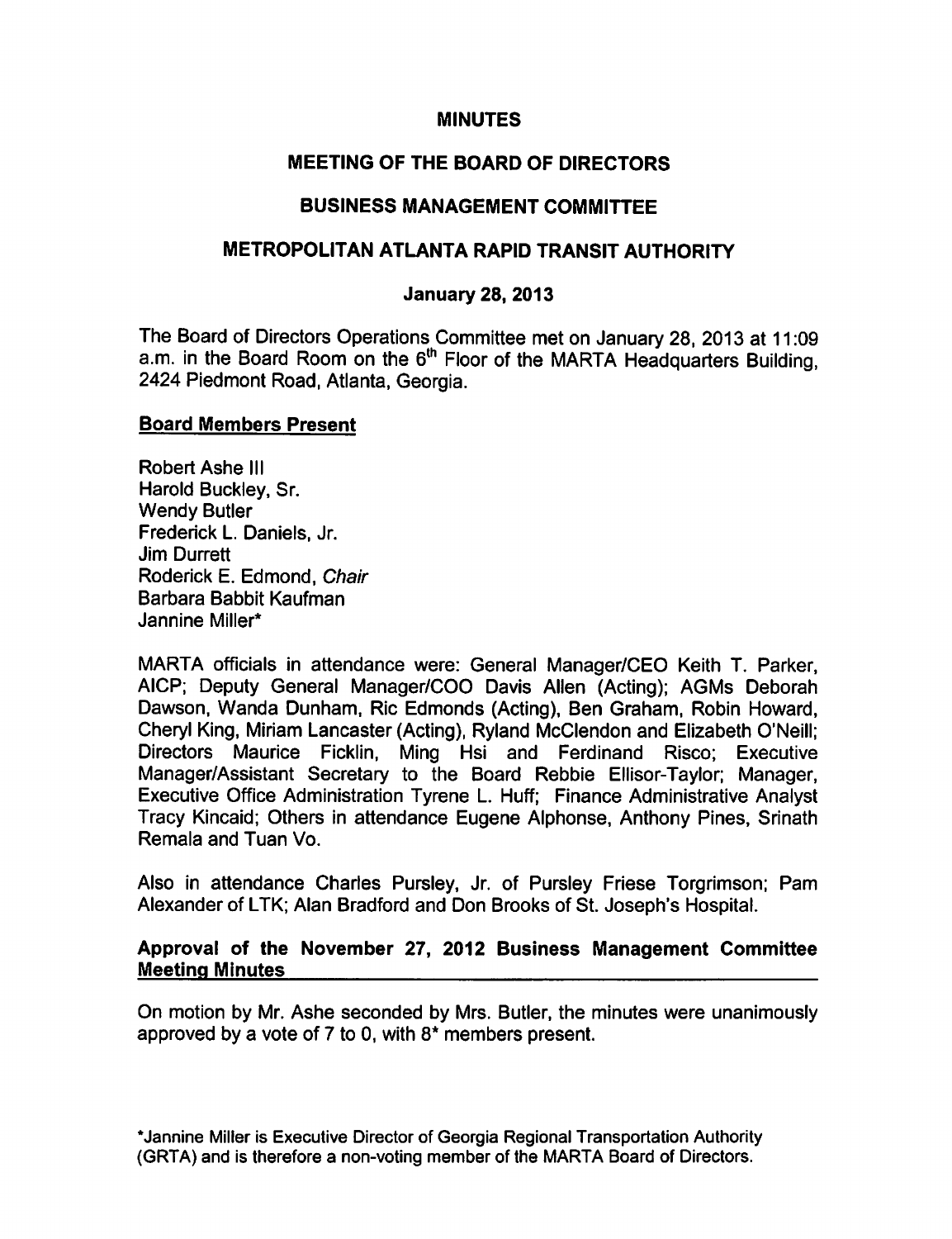## Resolution Authorizing the Renewal of Excess Workers Compensation Insurance

The Resolution Authorizing the Renewal of Excess Workers Compensation Insurance was deferred to the February 25, 2013 Business Management Committee meeting.

## Briefing - November Year-to-Date FY 2013 Budget Variance Analysis and Financial Key Performance Indicators (KPls)

Mr. Allen briefed the Committee on the November Year-to-Date FY 2013 Budget Variance Analysis and Financial KPIs.

### Overview - November 2012

During the month of November, total net revenues were \$0.1 M or 0.2% greater than budget (favorable) due to the following:

- A favorable variance of \$0.04M, or .03%, in Sales Tax this month, which was attributed to sales tax receipts over-performing relative to plan as forecasted by the Georgia State Economic Forecasting Center
- A favorable variance of \$0.05 or 0.4% in Passenger Revenue, which was virtually on target.

Total net expenses for the month were \$3.8M, or 11.2%, less than budget (favorable) primarily due to the following:

- A favorable variance of \$1.4M, or 7.9%, in Salaries & Wages due to vacancies
- A favorable variance of \$1.6M, or 14.8%, in Benefits due primarily to vacancies and Healthcare being less than planned.

### Year-to-Date Operating Revenues

On a November year-to-date-basis, actual Revenues were favorable by \$2.4M or 1.4%. Of this amount, Sales Tax receipts were favorable by \$1.6M or 2.4% and Passenger Revenue was favorable by \$0.9M or 1.6%.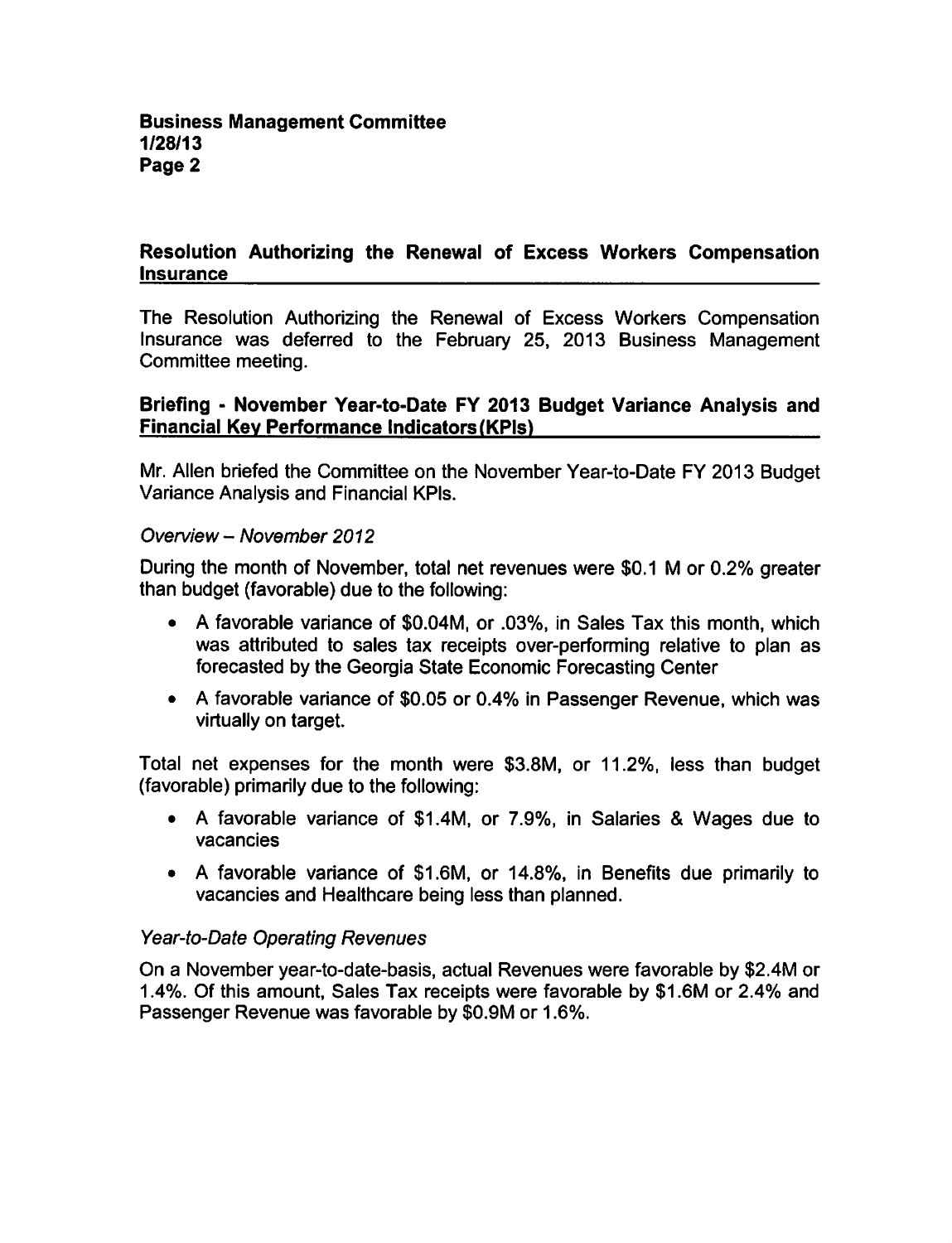The net overall favorable result in total Revenue was primarily due to the combined effects of the following:

- Sales Tax receipts over-performing (2.4%) relative to plan on a November YTD basis as forecasted by the Georgia State Economic Forecasting **Center**
- Passenger Revenue was higher than budget (1.6%) even though YTD ridership was lower than projected (2.4%); Revenue associated with selling of breeze cards, which are unrelated to trip making revenue, account for the slight YTD favorable variance
- Station Parking was lower at 6.3% below budget. Some factors causing this is decreased requirement for long term lots due to decreased travel, as well as suspected increased fare evasion tactics
- Lease Income was below budget by 4.2% primarily due to the TOD Ground leases not yielding as planned due to timing differences (\$102K) and the Amortized Lease Income (\$83K), due to the unwinding of two defeased lease transactions/traunches in June 2012

# Year-to-Date Budget vs. Actual Expense Performance

On a November year-to-date basis, net operating budget expenses were under budget (favorable) by \$19.9M or 11.0%, primarily due to the combined effects of the following:

- Salaries & Wages were favorable by \$9.1 M or  $9.8\%$
- Overtime Expenses were \$0.9M or 10.5% over budget (unfavorable)
- Benefits were under budget by \$4.9M or 8.8%
- Contractual Services were \$2.2M or 17.4% under budget (favorable)
- CNG Fuel was \$0.3M or 14.5% under budget due to running fewer miles than planned
- Diesel Fuel was \$0.4M or 8.5% under budget also due to running fewer miles than planned
- Other Materials & Supplies were unfavorable by \$1.7M or 14.6% due primarily to the cost of fare media being expensed (\$1.1M) rather than being booked as contra revenue as in prior years
- Other Non-Labor charges were \$2.7M or 20% under budget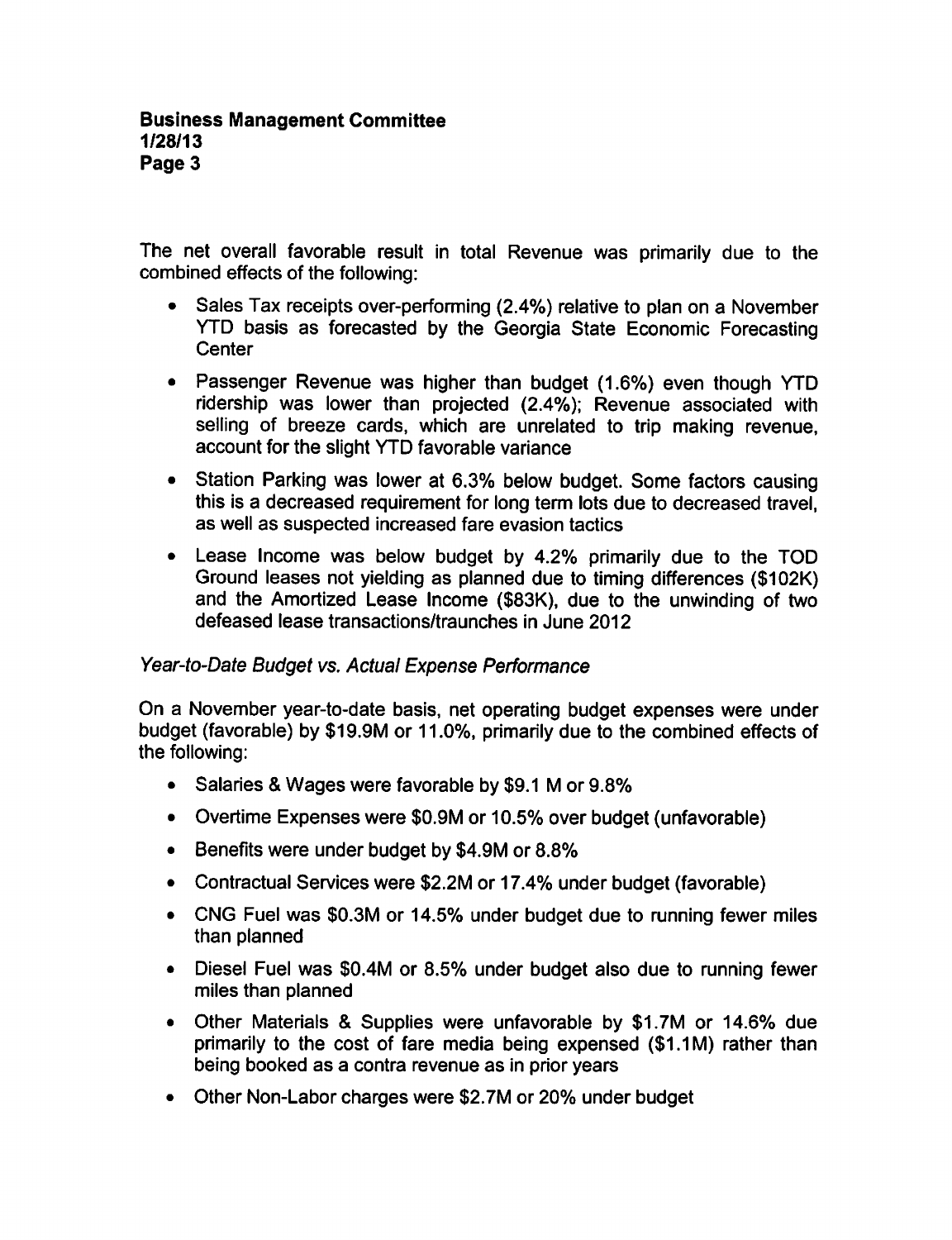#### Business Management Committee 1/28/13 Page 4

• Capital charges were favorable at \$3.0M or 14.1% under budget

Sales Tax Subsidy

- The Year-to-Date actual Net Operating Surplus of which is favorable to the budget
- The Annual Budgeted Sales Tax Subsidy is 59.9%

## Key Performance Indicators

- **•** Budget Variance
	- The budget variance for the month of November was favorable at 11.24% below budget, mostly due to a favorable variance in labor cost
	- The 2013 Fiscal Year-to-Date (months of July through November) budget variance remains favorable at 10.97% below budget, mostly due to favorable variances in labor (vacancies), contractual services and fuel costs
- Combined Ridership
	- Combined Ridership for the month of November was 10.5M unlinked passenger boardings, falling short of the forecasted 11.0M by 485K or 4.4%
	- The 2013 Fiscal Year-to-Date (months of July through November) Combined Ridership of 55.6M unlinked trips is lower than forecasted 57M by 1.4M or 2.4%
- Cost per Bus Passenger Trip
	- The Cost per Bus Passenger Trip of \$3.25 in November was better than the forecast of \$3.67 by \$0.42 or 11.4%; this favorable variance was mostly due to net under-runs in budgeted expenses
	- The 2013 Fiscal Year-to-Date (months of July through November) Cost per Bus Passenger Trip of \$3.29 is better than the forecasted \$3.65 by \$0.36, or 9.9%; this favorable variance is due to net under-runs in budgeted expenses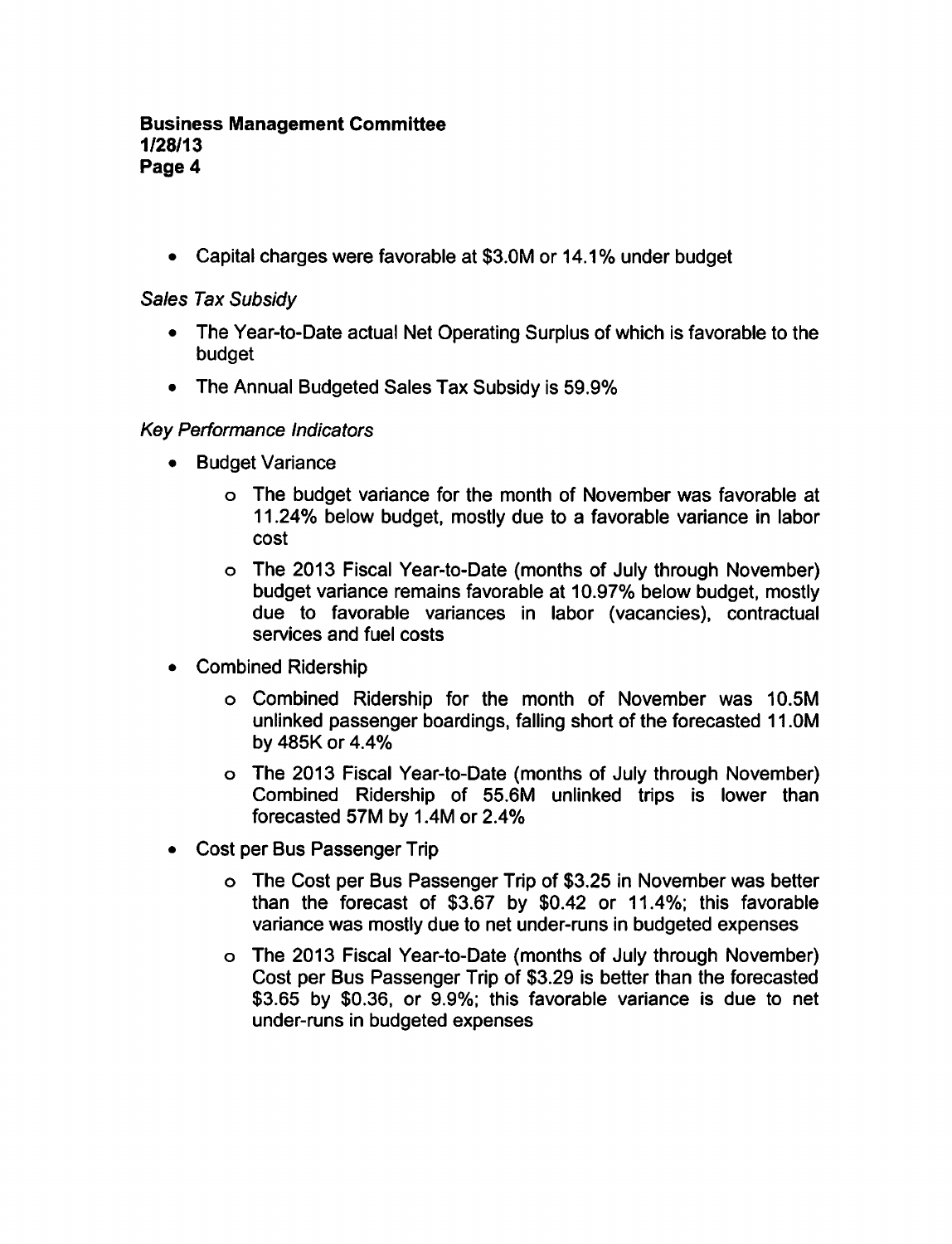- Cost per Rail Passenger Trip
	- The Cost per Rail Passenger Trip of \$2.33 in November was better than the forecast of \$2.59 by \$0.26 or 10.0%; this favorable variance was due to net under-runs in budgeted expenses
	- The 2013 Fiscal Year-to-Date (months of July through November) Cost per Rail Passenger Trip of \$2.34 is better than the forecasted \$2.57 by \$0.23 or 8.9%; this favorable variance is due to net underruns in budgeted expenses
- Cost per MARTA Mobility Passenger Trip
	- The Cost per MARTA Mobility Passenger Trip of \$32.07 in November was better than the forecast of \$33.34 by \$1.27 or 3.8%; this favorable variance was due to net under-runs in budgeted expenses
	- The 2013 Fiscal Year-to-Date (months of July through November) Cost per Mobility Passenger Trip of \$32.03 is better than the forecasted \$33.14 by \$1.11, or 3.3%; this favorable variance is due to net under-runs in budgeted expenses

Mr. Daniels said he would like for staff to take a provide more details about the economic forecast.

Mr. Allen said staff would be prepared to do that at next month's Committee meeting.

Mr. Daniels asked where does MARTA stand regarding other Revenues as outlined within the KPMG report such as bus wraps.

Mrs. McClendon said regarding transit revenue from advertising and bus wraps staff has expressed to KMPG that Atlanta does not have the market for transit advertising. While CBS is making their minimum guarantee in paying MARTA they are not able to sell that advertising in terms of actual bus or train wraps. That is one of the reasons MARTA is looking at other avenues such as advertising on the Authority's website. The transit market in Atlanta is different market from other cities with large transit agencies. Currently, there is no interest in the CBS advertising contract.

Mr. Daniels asked about alcohol advertising.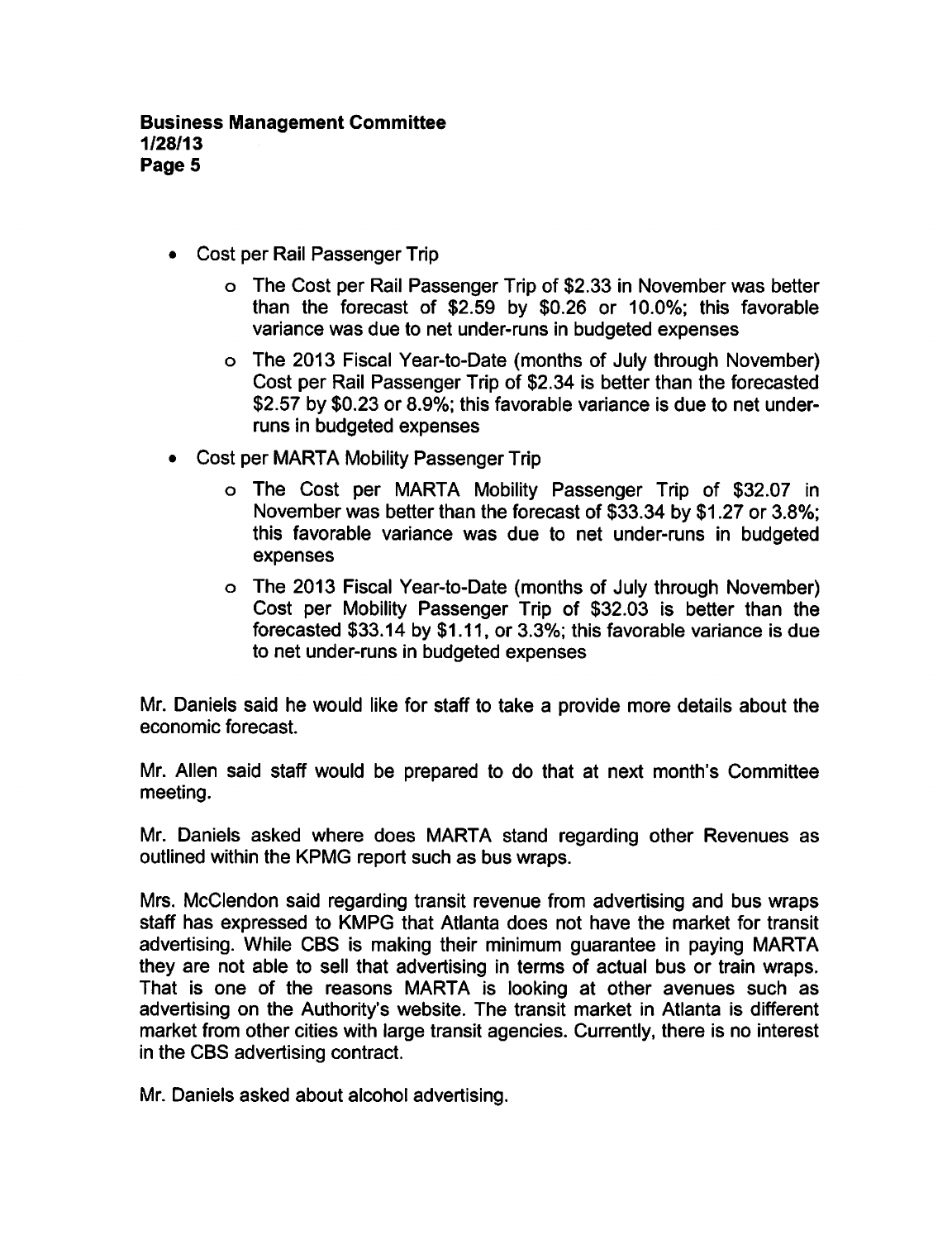#### Business Management Committee 1/28/13 Page 6

Mrs. McClendon said staff is conducting a poll to get feedback from the public regarding such advertising. Staff did bring it to the Board some time ago for input and decided to speak with the general public and MARTA riders to get a sense of whether or not they would find alcohol advertising offensive. MARTA is still exploring that option and plan to come back to the Board with a recommendation on alcohol advertising. Out of everything, alcohol advertising likely holds the greatest opportunity for MARTA to uncover additional revenue.

Ms. Miller said MARTA should be mindful that alcohol advertising could discredit the Nuisance Behavior Policy as well as Mr. Parker's work to repair MARTA's image.

Mr. Parker said Ms. Miller raised an excellent point. All advertising on Charlotte's transit system was actually banned at one time. The system felt advertisements were getting in the way of the branding effort the system was undergoing to change its image. The system continued without advertising for close to eight years. Advertising was added back several years ago because the system felt the brand was very secure. Very recently, Charlotte transit added alcohol advertising, after much debate, and has since generated increased revenue. MARTA certainly has a lot to consider before a decision can be made.

Mrs. Butler asked is the Atlanta market not interested or are there elements within the CBS contract that may keep companies from being interested.

Mrs. McClendon said it is the Atlanta market.

Mr. Ashe asked is there an average period of time that positions are vacant.

Mr. Allen said most of these vacancies have been vacant throughout this year. In an effort to speed up the progress of CIP over 100 Capital positions were added to execute the projects. However, the Authority has not been able to fill those positions.

Mr. Daniels asked if filling those positions will put MARTA in a better place.

Mr. Parker said to clarify, new positions were assigned for major Capital projects. MARTA is not currently engaged in those projects so those positions remain vacant. There is no need to fill positions if a project is not moving forward. Before coming back to the Board with a new CIP, staff will evaluate whether or not these